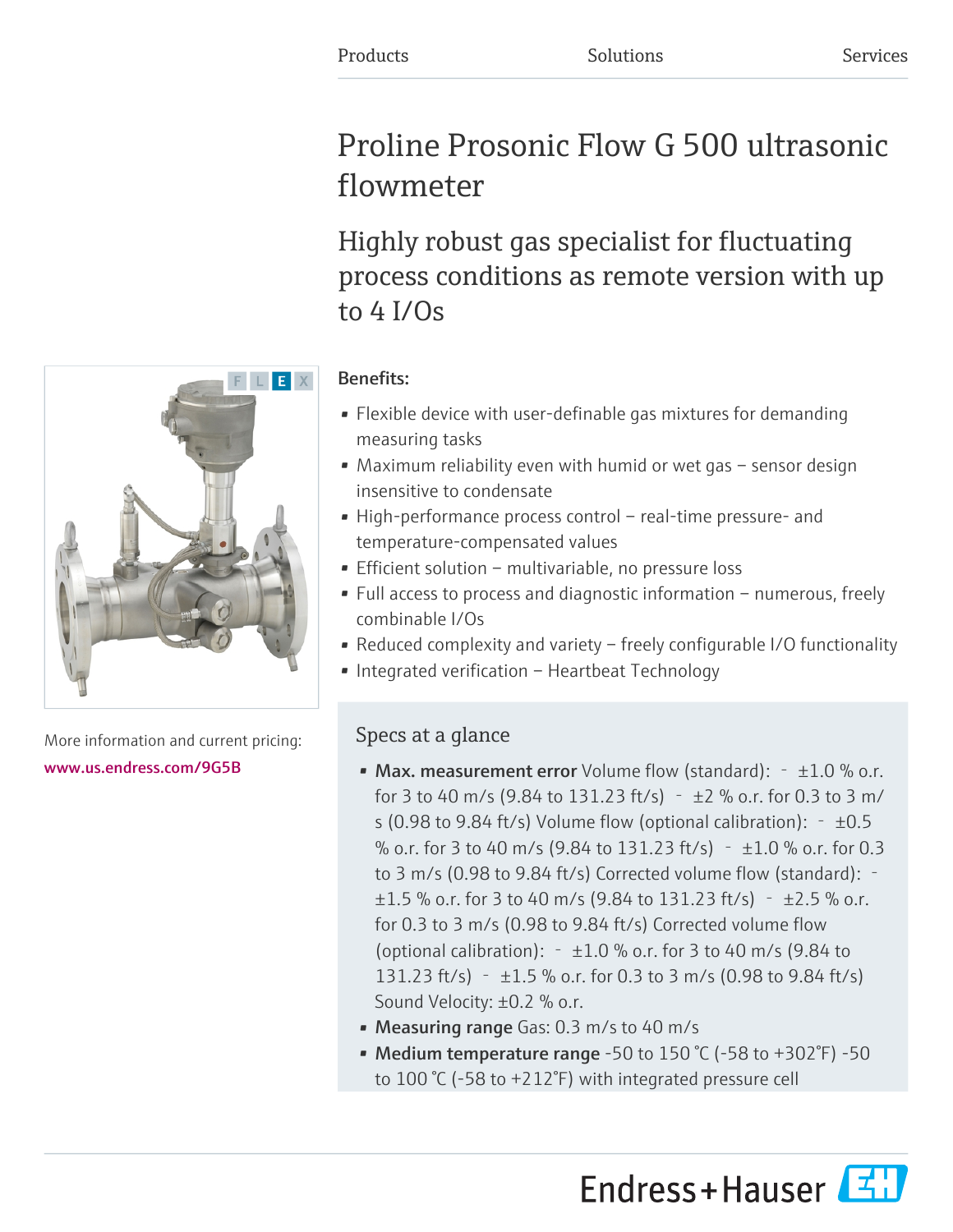- Max. process pressure 0.7 to 101 bar a (10.15 to 1464.88 psi a)
- Wetted materials Measuring tube: 1.4408/1.4409 (CF3M) Transducer: 1.4404 (316, 316L, Titan Grade 2

Field of application: For a wide range of gas applications Prosonic Flow G provides reliable flow measurement, even with wet gas and changing gas properties and compositions. A pressure-rated sensor housing with rupture disc limits safety risks. The innovative remote transmitter maximizes installation flexibility and operational safety in demanding environments. Heartbeat Technology ensures compliance and process safety at all times.

# Features and specifications

# Gas **Gas** Measuring principle

Ultrasonic flow

# Product headline

Highly robust gas specialist for fluctuating process conditions as remote version with up to 4 I/Os.

Flexible device with user-definable gas mixtures for demanding measuring tasks.

Accurate measurement of natural and process gas in the chemical as well as oil and gas industries.

# Sensor features

Maximum reliability even with humid or wet gas – sensor design insensitive to condensate. High-performance process control – real-time pressure- and temperature-compensated values. Efficient solution – multivariable, no pressure loss.

Direct measurement: flow, pressure & temperature. Wetted parts: titanium / 316L. Maximum measuring accuracy: 0.5 %.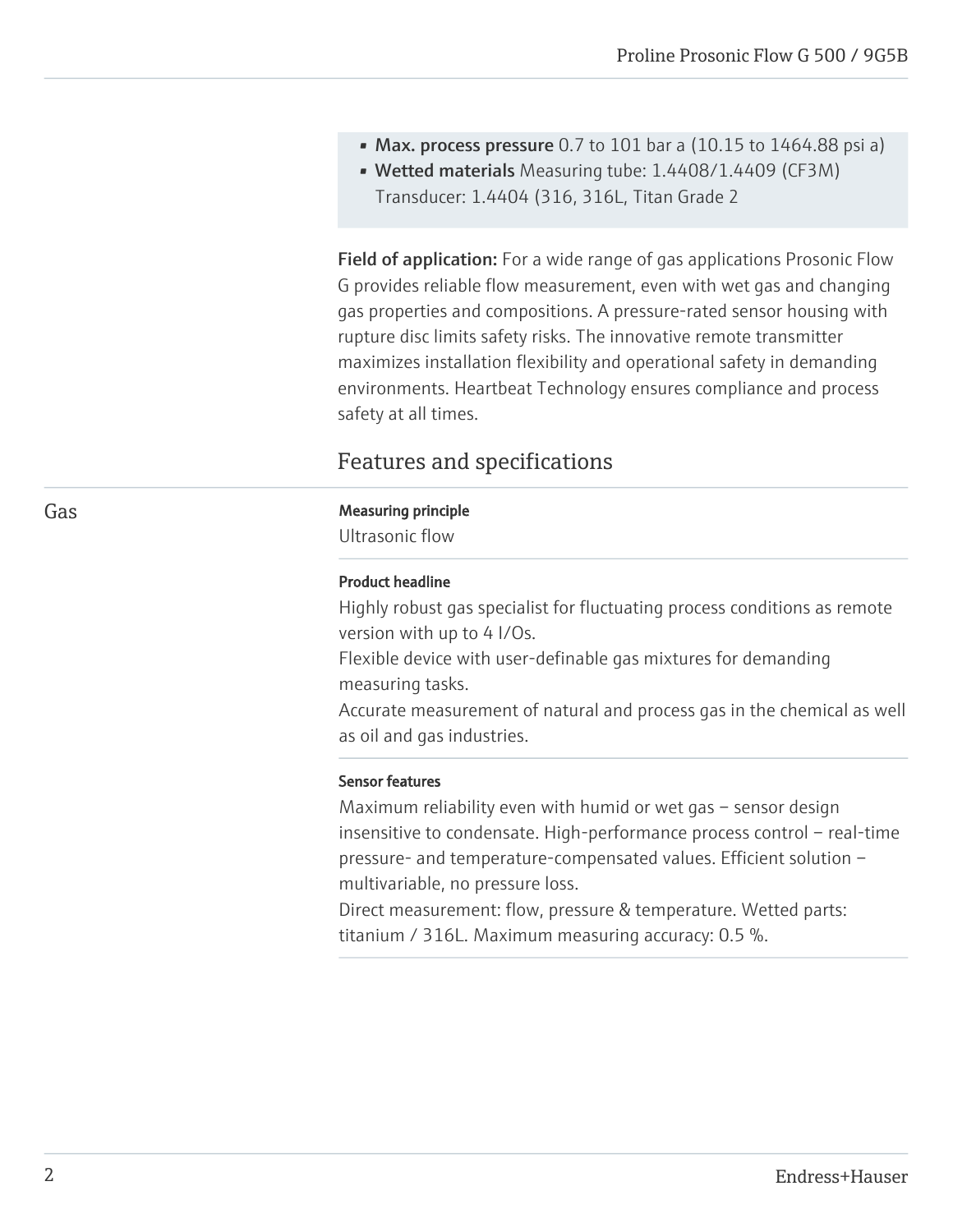# Transmitter features

Full access to process and diagnostic information – numerous, freely combinable I/Os. Reduced complexity and variety – freely configurable I/ O functionality. Integrated verification – Heartbeat Technology. Remote version with up to 4 I/Os. Backlit display with touch control and WLAN access. Standard cable between sensor and transmitter.

#### Nominal diameter range

DN 25 to 300 (1 to 12")

### Wetted materials

Measuring tube: 1.4408/1.4409 (CF3M) Transducer: 1.4404 (316, 316L, Titan Grade 2

### Measured variables

Volume flow, corrected volume flow, mass flow, flow velocity, speed of sound, pressure, temperature, density, dynamic viscosity, energy flow, Wobbe index, methane fraction, calorific value, molar mass

# Max. measurement error

Volume flow (standard):

- $\pm$ 1.0 % o.r. for 3 to 40 m/s (9.84 to 131.23 ft/s)
- $\pm$ 2 % o.r. for 0.3 to 3 m/s (0.98 to 9.84 ft/s)

Volume flow (optional calibration):

- $\pm 0.5$  % o.r. for 3 to 40 m/s (9.84 to 131.23 ft/s)
- $\pm$ 1.0 % o.r. for 0.3 to 3 m/s (0.98 to 9.84 ft/s)

Corrected volume flow (standard):

- $\pm$ 1.5 % o.r. for 3 to 40 m/s (9.84 to 131.23 ft/s)
- $-$  ±2.5 % o.r. for 0.3 to 3 m/s (0.98 to 9.84 ft/s)

Corrected volume flow (optional calibration):

- $\pm$ 1.0 % o.r. for 3 to 40 m/s (9.84 to 131.23 ft/s)
- $\pm$ 1.5 % o.r. for 0.3 to 3 m/s (0.98 to 9.84 ft/s)

Sound Velocity: ±0.2 % o.r.

# Measuring range

Gas: 0.3 m/s to 40 m/s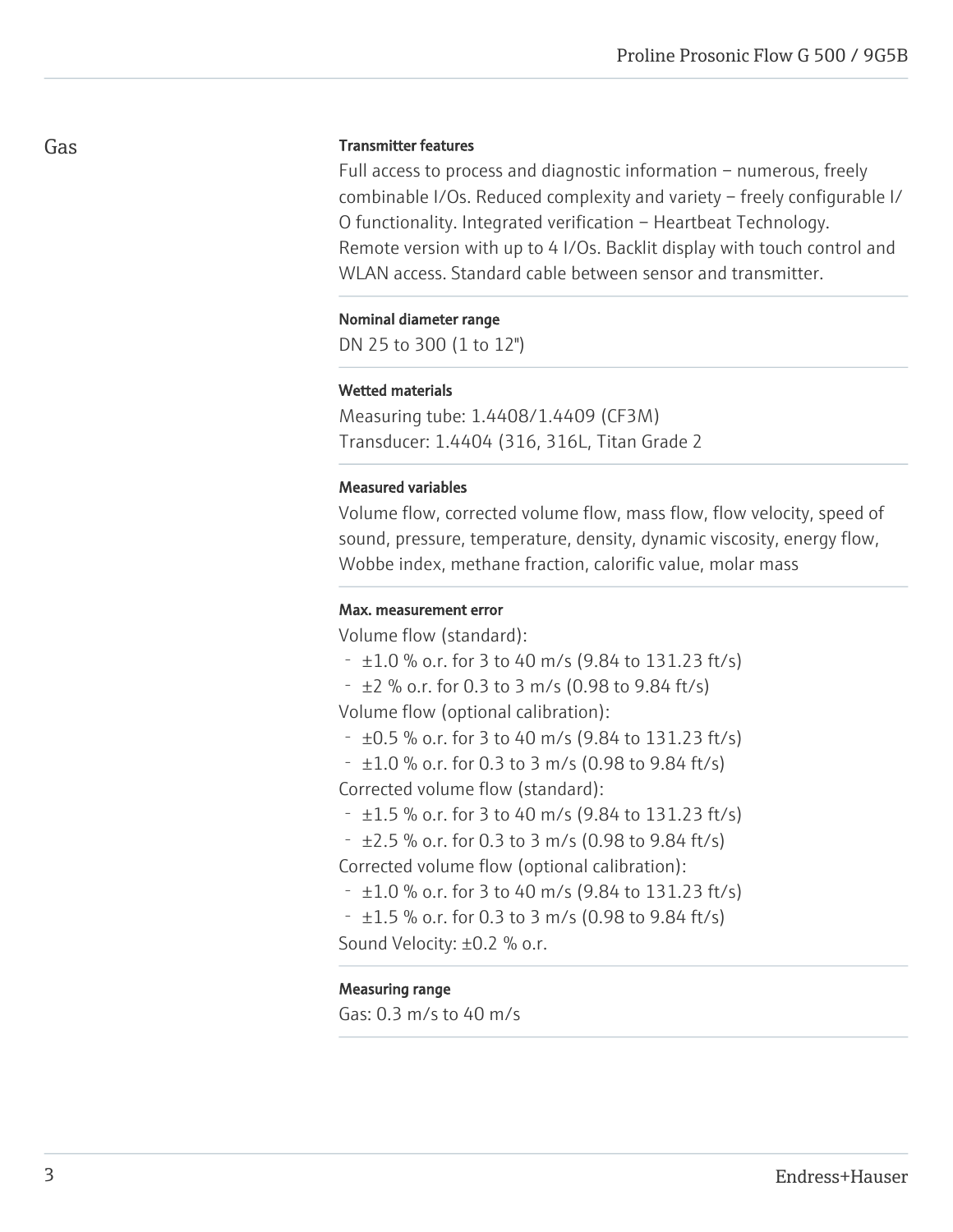#### Max. process pressure

0.7 to 101 bar a (10.15 to 1464.88 psi a)

#### Medium temperature range

-50 to 150 °C (-58 to +302°F) -50 to 100 °C (-58 to +212°F) with integrated pressure cell

#### Ambient temperature range

 $-40$  to 60 °C( $-40$  to  $+140$  °F) Optional: -50 to 60 °C(-58 to +140 °F)

#### Sensor housing material

Stainless Steel, 1.4404(316/316L), 1.4408/1.4409 (CF3M)

#### Transmitter housing material

AlSi10Mg, coated; 1.4409 (CF3M) similar to 316L Polycarbonate

#### Degree of protection

Sensor remote version: IP66/67, type 4X enclosure Transmitter remote version: IP66/67, Type 4X enclosure

#### Display/Operation

4-line backlit display with Touch Control (operation from outside) Configuration via local display and operating tools possible

#### **Outputs**

4 outputs: 4-20 mA HART (active/passive) 4-20 mA (active/passive) Pulse/frequency/switch output (active/passive) Double pulse output (active/passive) Relay output

# Inputs

Status input 4-20 mA input